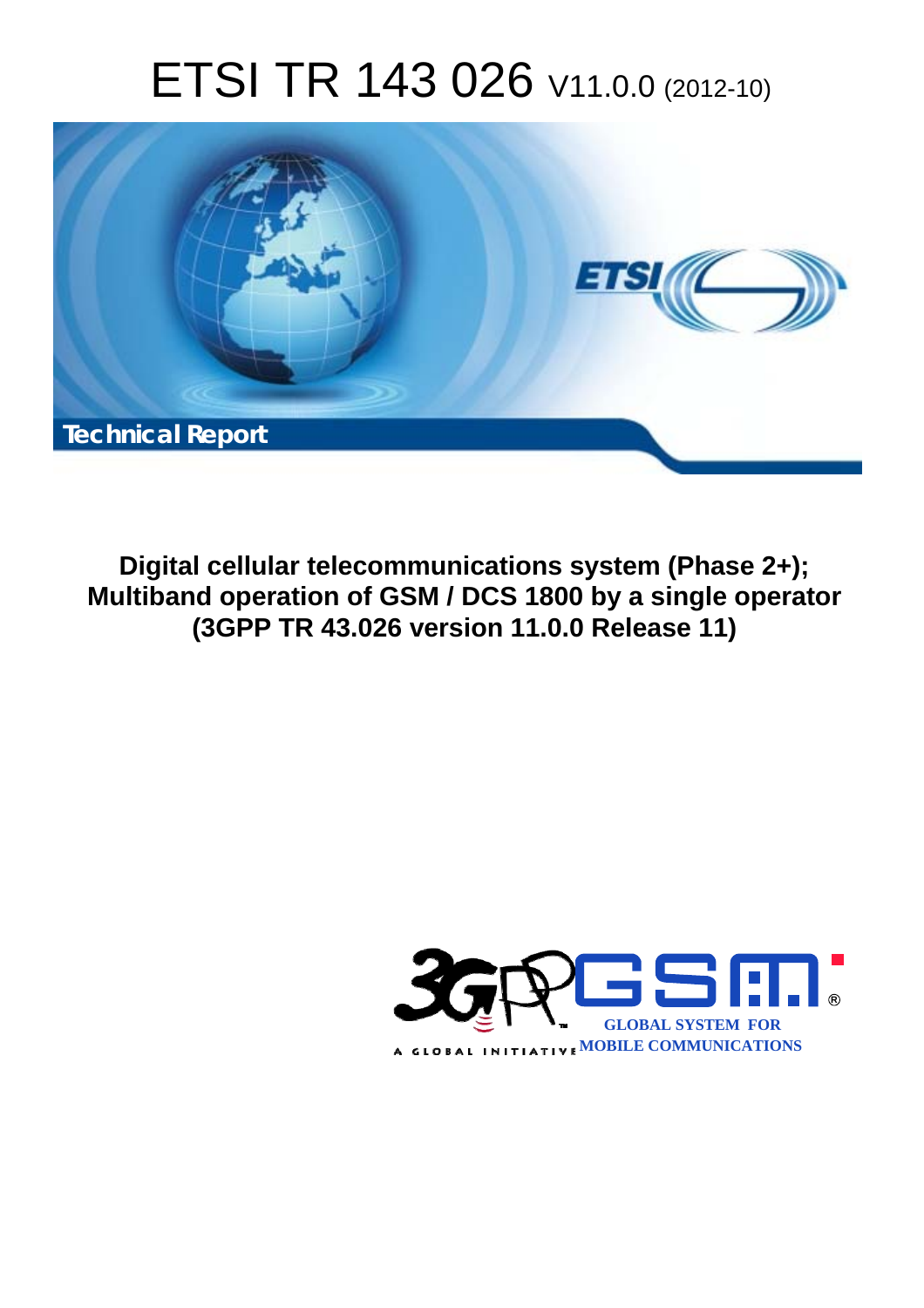Reference RTR/TSGG-0143026vb00

> Keywords GSM

#### *ETSI*

#### 650 Route des Lucioles F-06921 Sophia Antipolis Cedex - FRANCE

Tel.: +33 4 92 94 42 00 Fax: +33 4 93 65 47 16

Siret N° 348 623 562 00017 - NAF 742 C Association à but non lucratif enregistrée à la Sous-Préfecture de Grasse (06) N° 7803/88

#### *Important notice*

Individual copies of the present document can be downloaded from: [http://www.etsi.org](http://www.etsi.org/)

The present document may be made available in more than one electronic version or in print. In any case of existing or perceived difference in contents between such versions, the reference version is the Portable Document Format (PDF). In case of dispute, the reference shall be the printing on ETSI printers of the PDF version kept on a specific network drive within ETSI Secretariat.

Users of the present document should be aware that the document may be subject to revision or change of status. Information on the current status of this and other ETSI documents is available at <http://portal.etsi.org/tb/status/status.asp>

If you find errors in the present document, please send your comment to one of the following services: [http://portal.etsi.org/chaircor/ETSI\\_support.asp](http://portal.etsi.org/chaircor/ETSI_support.asp)

#### *Copyright Notification*

No part may be reproduced except as authorized by written permission. The copyright and the foregoing restriction extend to reproduction in all media.

> © European Telecommunications Standards Institute 2012. All rights reserved.

**DECT**TM, **PLUGTESTS**TM, **UMTS**TM and the ETSI logo are Trade Marks of ETSI registered for the benefit of its Members. **3GPP**TM and **LTE**™ are Trade Marks of ETSI registered for the benefit of its Members and of the 3GPP Organizational Partners.

**GSM**® and the GSM logo are Trade Marks registered and owned by the GSM Association.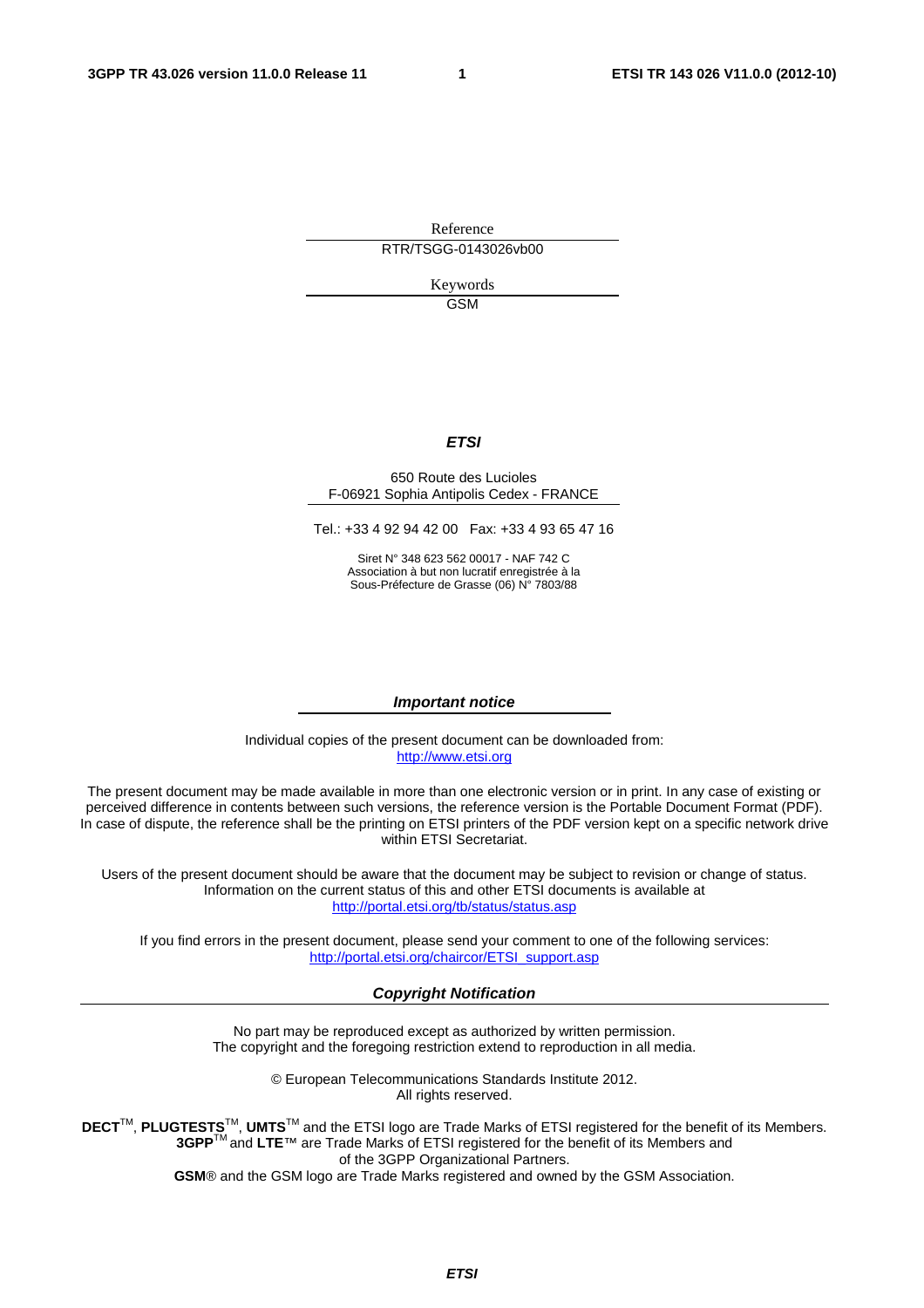# Intellectual Property Rights

IPRs essential or potentially essential to the present document may have been declared to ETSI. The information pertaining to these essential IPRs, if any, is publicly available for **ETSI members and non-members**, and can be found in ETSI SR 000 314: *"Intellectual Property Rights (IPRs); Essential, or potentially Essential, IPRs notified to ETSI in respect of ETSI standards"*, which is available from the ETSI Secretariat. Latest updates are available on the ETSI Web server [\(http://ipr.etsi.org](http://webapp.etsi.org/IPR/home.asp)).

Pursuant to the ETSI IPR Policy, no investigation, including IPR searches, has been carried out by ETSI. No guarantee can be given as to the existence of other IPRs not referenced in ETSI SR 000 314 (or the updates on the ETSI Web server) which are, or may be, or may become, essential to the present document.

# Foreword

This Technical Report (TR) has been produced by ETSI 3rd Generation Partnership Project (3GPP).

The present document may refer to technical specifications or reports using their 3GPP identities, UMTS identities or GSM identities. These should be interpreted as being references to the corresponding ETSI deliverables.

The cross reference between GSM, UMTS, 3GPP and ETSI identities can be found under [http://webapp.etsi.org/key/queryform.asp.](http://webapp.etsi.org/key/queryform.asp)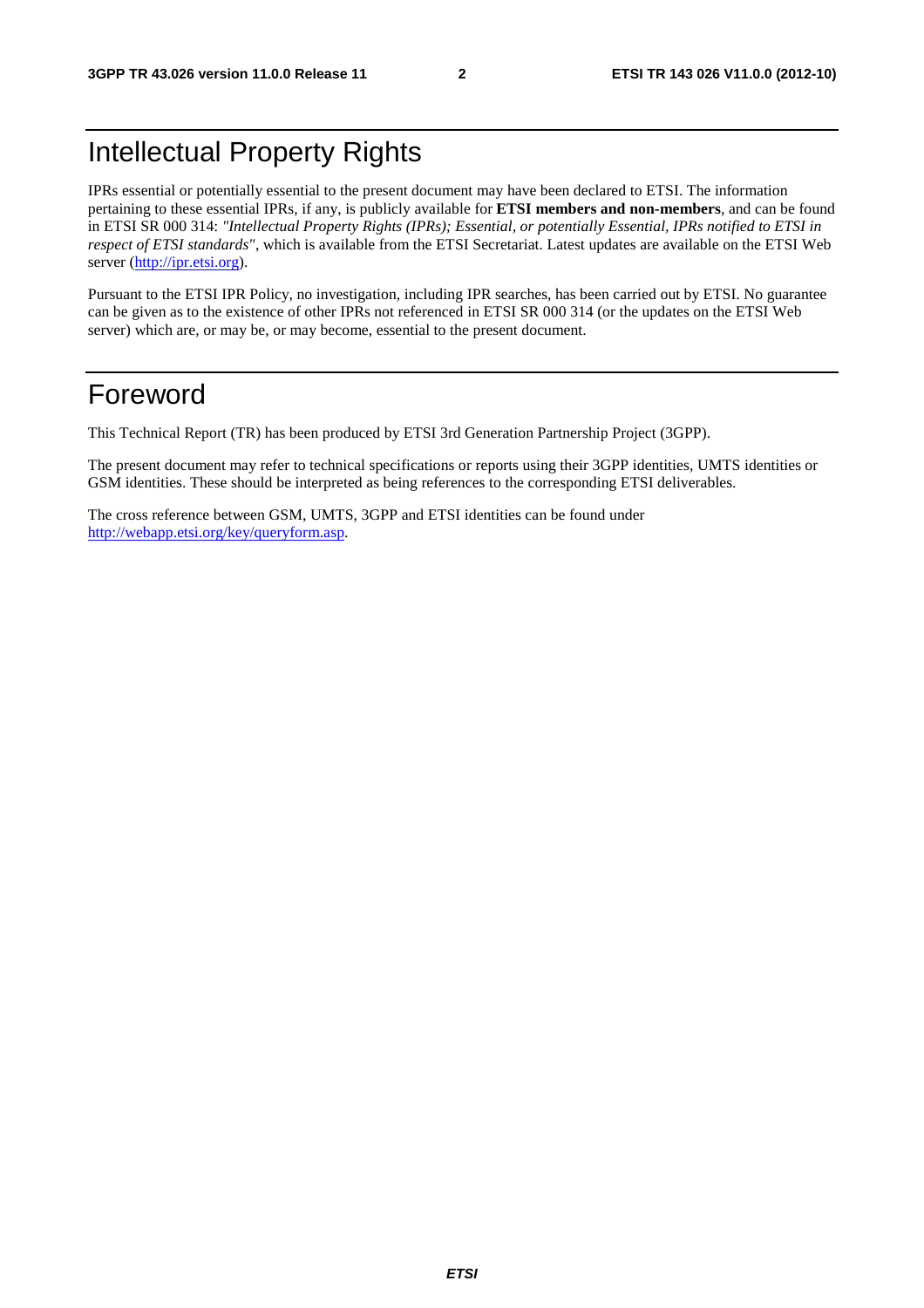$\mathbf{3}$ 

# Contents

| 1<br>1.1<br>1.2                                                              |                                                                                     |  |
|------------------------------------------------------------------------------|-------------------------------------------------------------------------------------|--|
| 2<br>2.1<br>2.2<br>2.3<br>2.4<br>2.5                                         |                                                                                     |  |
| 3<br>3.1<br>3.2<br>3.3<br>3.4<br>4                                           |                                                                                     |  |
| 4.1<br>4.1.1<br>4.1.2<br>4.1.3<br>4.2<br>4.3<br>4.4                          |                                                                                     |  |
| 5<br>5.1<br>5.2<br>5.3                                                       |                                                                                     |  |
| 6<br>6.1<br>6.1.1<br>6.1.2<br>6.2<br>6.2.1<br>6.2.2<br>6.3<br>6.3.1<br>6.3.2 | Mixed neighbour cell lists                                                          |  |
| Annex A:                                                                     |                                                                                     |  |
| A.1                                                                          |                                                                                     |  |
| A.2                                                                          |                                                                                     |  |
| A.3                                                                          | Proposed for WI "Technical enhancements" and required by WI "Multiband operation"12 |  |
| A.4                                                                          |                                                                                     |  |
| A.5                                                                          |                                                                                     |  |
| <b>Annex B:</b>                                                              |                                                                                     |  |
|                                                                              |                                                                                     |  |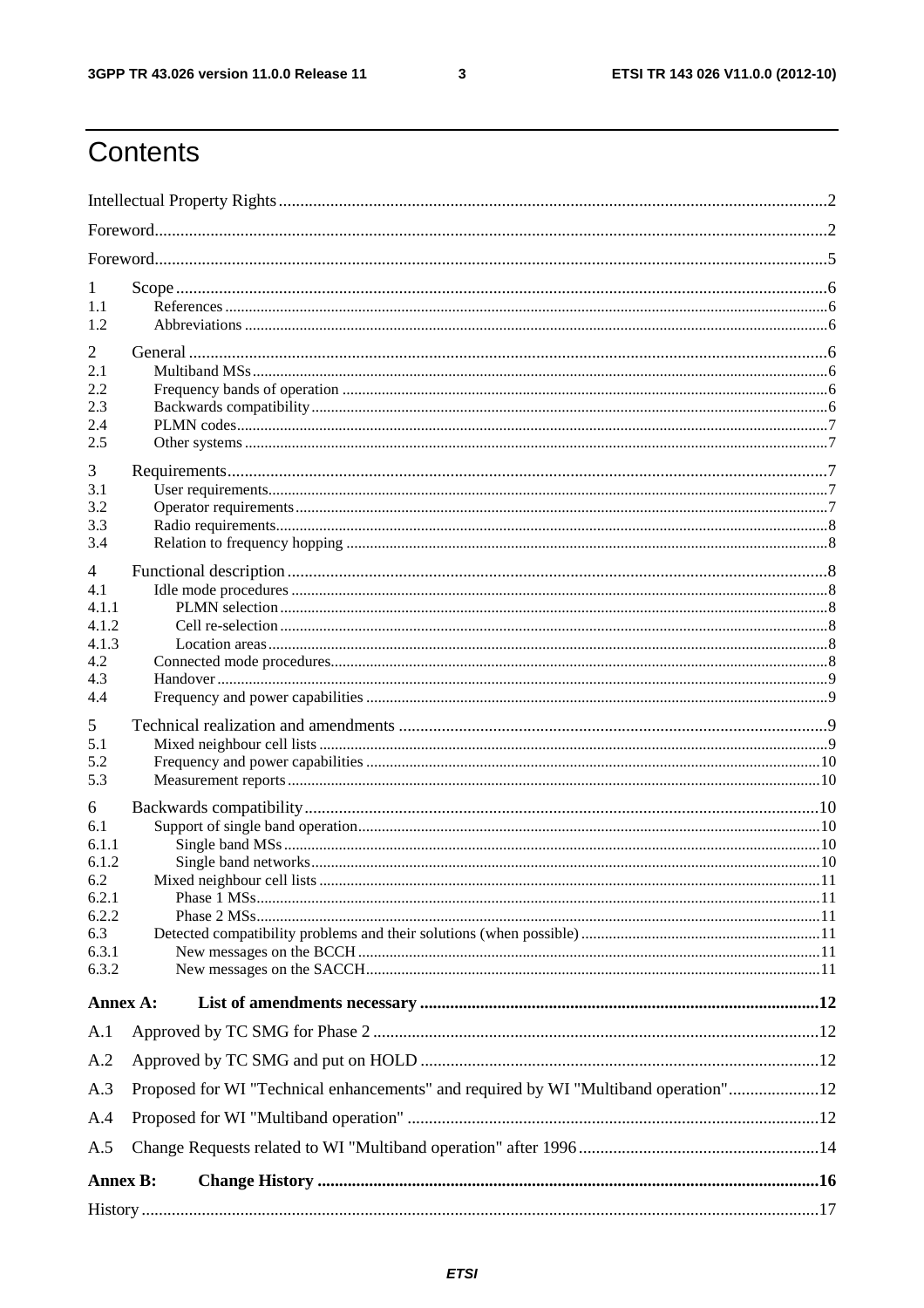# Foreword

This Technical Specification has been produced by the 3<sup>rd</sup> Generation Partnership Project (3GPP).

The contents of the present document are subject to continuing work within the TSG and may change following formal TSG approval. Should the TSG modify the contents of the present document, it will be re-released by the TSG with an identifying change of release date and an increase in version number as follows:

Version x.y.z

where:

- x the first digit:
	- 1 presented to TSG for information;
	- 2 presented to TSG for approval;
	- 3 or greater indicates TSG approved document under change control.
- y the second digit is incremented for all changes of substance, i.e. technical enhancements, corrections, updates, etc.
- z the third digit is incremented when editorial only changes have been incorporated in the document.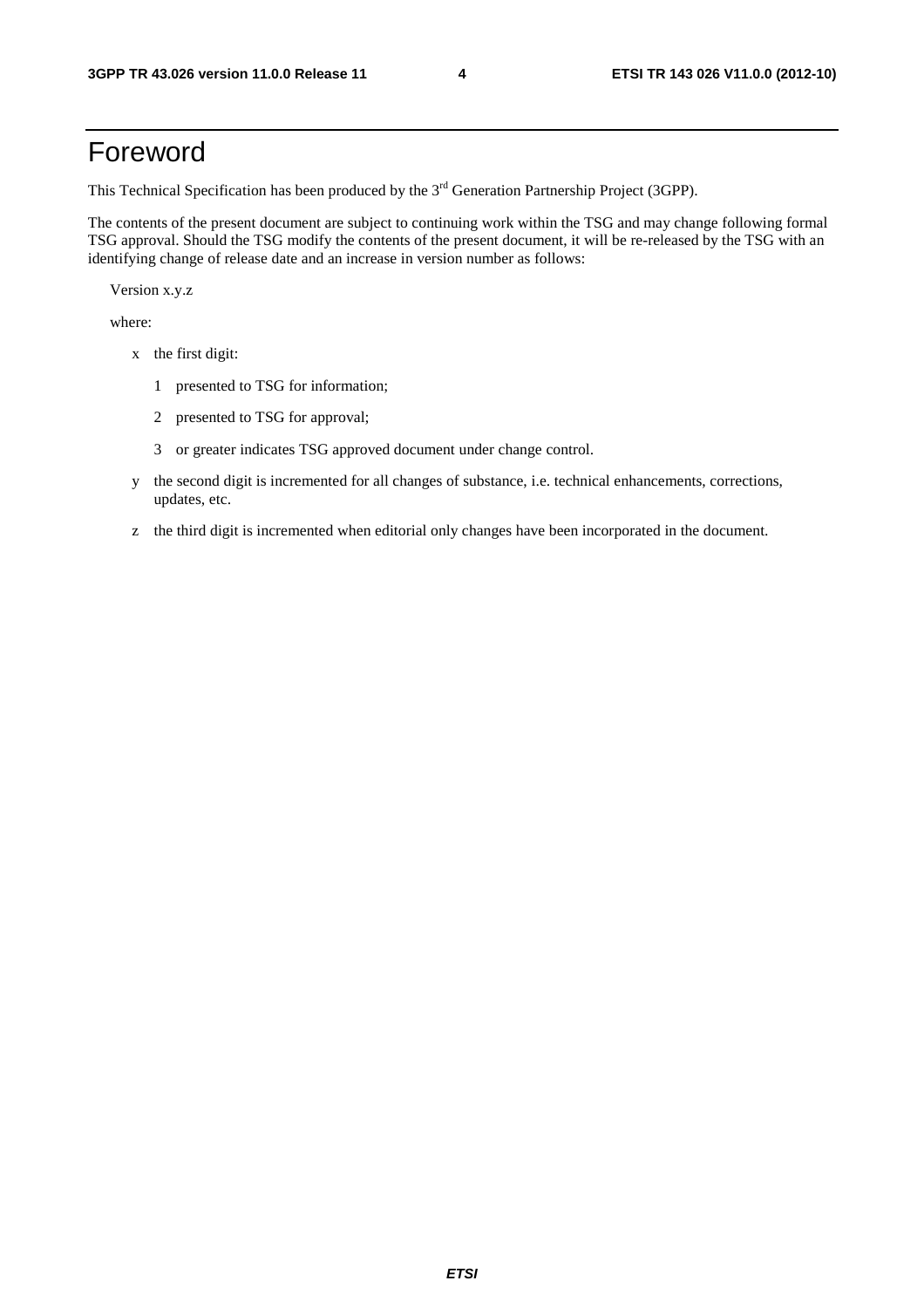# 1 Scope

The purpose of the present document is to describe the functionality of a Multiband GSM/DCS Network operated by a single operator and the Multiband GSM/DCS Mobile Station (MS). It also describes the necessary amendments to the GSM/DCS phase 2 specifications for the technical realization of the function.

The resulting Amendment Requests (AR) and Change Requests (CR) necessary for Multiband Operation are listed in annex A.

# 1.1 References

Not relevant to the present document.

# 1.2 Abbreviations

Abbreviations used in the present document are listed in GSM 01.04.

# 2 General

Multiband operation of GSM/DCS by a single operator enables an operator, with licenses in more than one of the frequency bands specified in the GSM specifications, to support the use of multiband MSs in all bands of the licenses. In addition it also enables the operator to support the use of single band MSs in, at least, one band of the licenses.

Multiband GSM/DCS MSs, are MSs which are capable of using more than one of the frequency bands specified in the GSM specifications. The multiband MS is specified in GSM 02.06. (AR02.06-A001) and in section 2.1.

The use of multiband operation and development of multiband MSs are optional for operators and manufactures.

# 2.1 Multiband MSs

A MS which supports more than one band and the functionality below is defined as a Multiband MS.

The multiband MS has the functionality to perform handover, channel assignment, cell selection and cell re-selection between all its bands of operation within one PLMN, i.e. when one PLMN code is used in all bands. In addition it has the functionality to make PLMN selection, in manual or automatic mode, in all its bands of operation. The multiband MS shall meet all requirements specified for each individual band supported. In addition it shall meet the extra functional requirements for the multiband MSs.

# 2.2 Frequency bands of operation

Multiband operation shall be possible with any combination of the frequency bands specified in the GSM specifications. No frequency band is treated as a primary band in the specification. The operators may however use control mechanisms to make the MSs treat one of the bands with priority.

As a first implementation of Multiband operation only operation with GSM 900 (Standard or Extended) and DCS 1 800 is included in the standard. The proposed procedures shall however make it possible for operation between other bands if such are included in the core specifications in the future.

# 2.3 Backwards compatibility

Backwards compatibility with phase 1 and phase 2 single band mobiles shall be ensured by the specification of multiband operation. A multiband PLMN shall therefore, in addition to support of multiband MSs, be able to support the use of single band mobiles for, at least one of the bands of operation.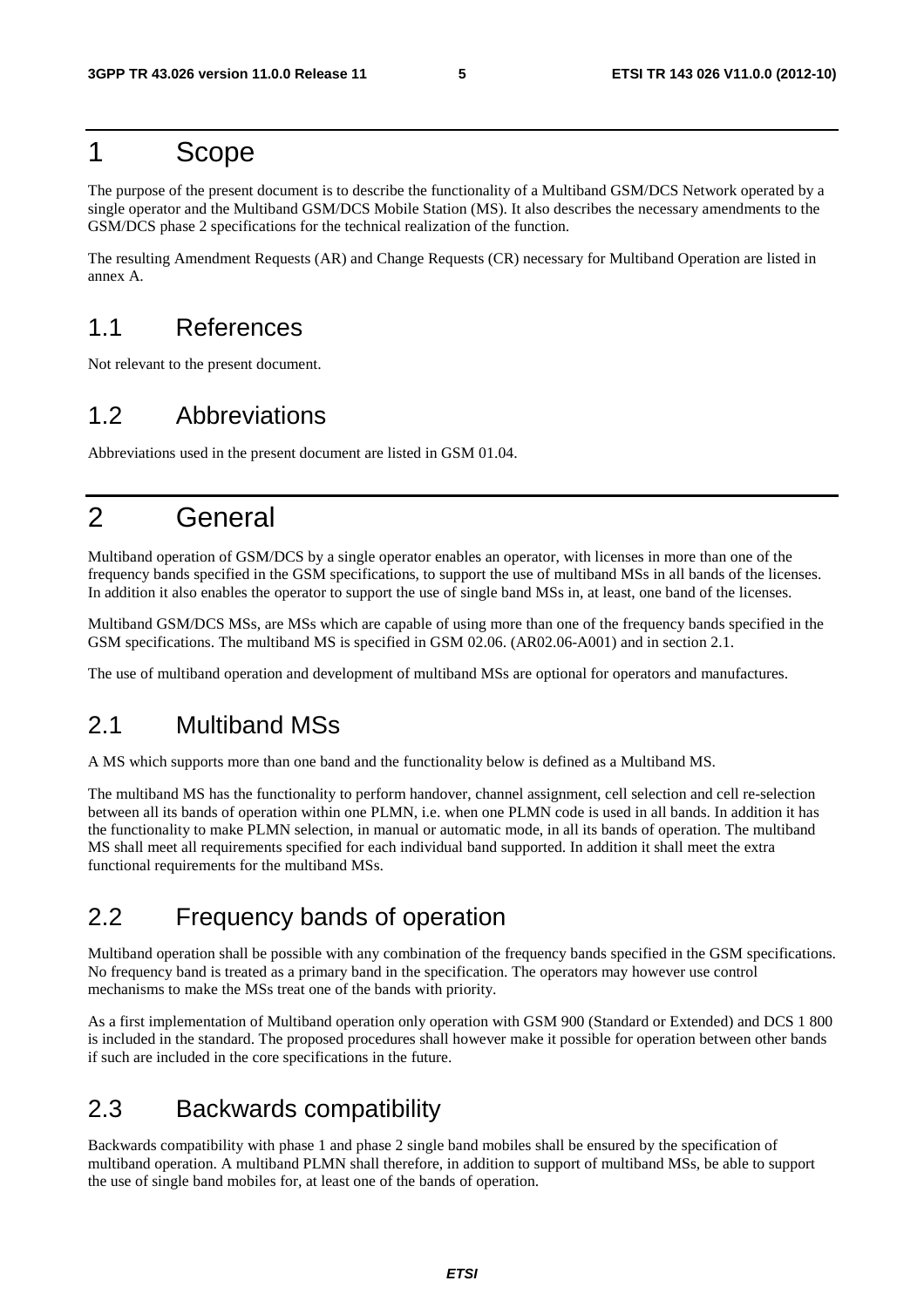Backwards compatibility by the multiband MSs shall also be ensured. The MSs shall therefore be able to, functionally, work as single band mobiles in a single band network.

### 2.4 PLMN codes

Multiband operation of GSM/DCS by a single operator, with handover and assignment between the bands, implies that only one PLMN code is used in all bands of operation. Handover or assignment between PLMNs is not covered by this document or the work item.

An operator, with license in more than one band, may however support multiband mobiles without handover and assignment between the bands. If so, more than one PLMN code may be used. This is already covered with the phase 1 and phase 2 specifications.

# 2.5 Other systems

Multiband operation by a single operator does not include multi mode operation, i.e. handover, assignment or roaming between GSM/DCS and systems covered by other specifications or standards. The amendments of the GSM/DCS specifications for multiband operation may however be done in a flexible way so that multi mode operation can make use of the same procedures.

# 3 Requirements

# 3.1 User requirements

No special actions by the user shall be necessary to use a multiband MS. The possibility for the user to decide to operate the MS in a single band mode may however be supported. Indications may also be given to the user of which band is being used.

The user of a multiband MS shall be able to roam between PLMNs operating in any of the MS's frequency bands of operation. The MS shall therefore, at PLMN selection, present all available PLMNs within its frequency bands of operation.

# 3.2 Operator requirements

The use of multiband operation shall be optional for the operator. Multiband MSs must therefore be able to, functionally, work as single band MSs in a single band network.

When multiband operation is used, it shall be possible to provide coverage in one frequency band independently of the coverage in another band..

Two options can be implemented by an operator when operating a multiband network :

- i) a BCCH in each band of operation;
- ii) a common BCCH in only one of the band of operation when resources across all bands are co-located and synchronized.
- NOTE: For case ii), in order to ensure proper operation of the network, the operator should take into account issues related to the difference of propagation between the different bands, e.g GSM and DCS when performing cell planning. As far as synchronization issues are concerned, the requirements for TA for multiband BTSs may only be fulfilled when the TA is the same in the two bands, i.e. within the tolerance as defined in GSM 05.10. This imposes some restrictions on the cells where the two bands are supported (e.g. small cells).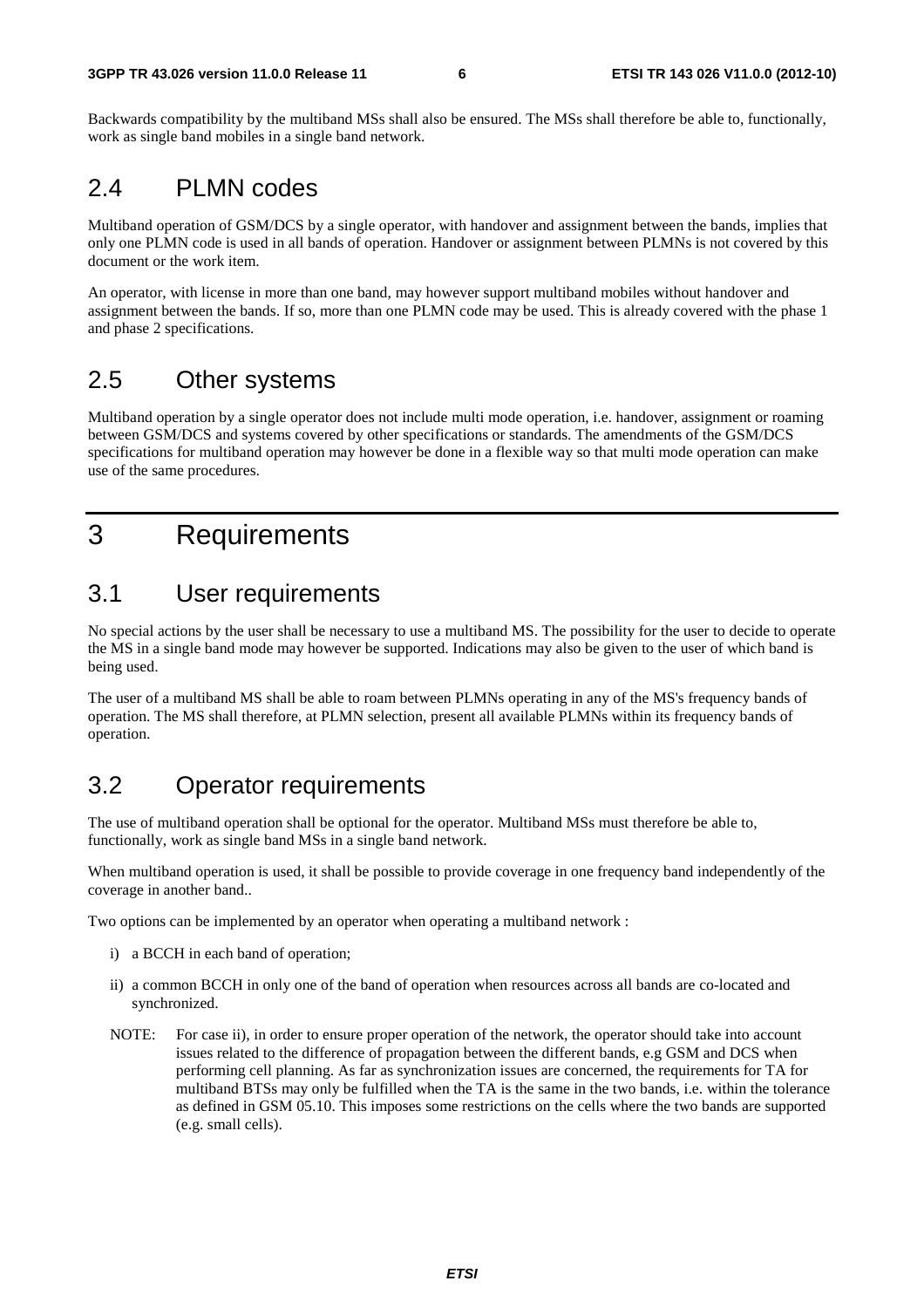### 3.3 Radio requirements

The radio requirements for GSM and DCS in the present GSM/DCS specification differs in some cases. A multiband MS and the multiband network shall meet all requirements for each band of operation respectively. Type approval of multiband MSs will be covered by the respective test specifications and some additional tests for the multiband functionality.

# 3.4 Relation to frequency hopping

The multiband MS and the multiband network shall support frequency hopping within each band of operation. Frequency hopping between the bands of operation is not required.

# 4 Functional description

To understand the necessary amendments of the phase 2 specifications functional descriptions of different procedures and solutions are described below. The technical realization are described in clause 5 and the actual amendments are listed in annex 1 with a brief description.

# 4.1 Idle mode procedures

The idle mode procedures will not be different for multiband MSs or networks. Only the fact that more than one band is available has to be taken into account.

### 4.1.1 PLMN selection

A multiband MS shall use the normal PLMN selection procedures, as specified in GSM 02.11 and 03.22, with the additional requirement to select from all available PLMNs in all bands of operation. When presenting available PLMNs it shall show all available PLMNs within the MSs bands of operation. A multiband PLMN may have BCCHs available on more than one band but shall still be treated as one PLMN and must therefore only be presented once.

PLMN search time, at switch on, will be the sum of the search times presently specified for each band of operation if no prior knowledge is stored in the MS.

### 4.1.2 Cell re-selection

The multiband network will send out neighbour cell lists which may contain a mixture of channels from different frequency bands. The multiband MSs shall follow the normal cell-re-selection procedures with the addition to monitor all channels within the neighbour cell list which are within the MS's bands of operation. All MSs shall ignore channel numbers which are outside its bands of operation. Channels within the MS's bands of operation shall be monitored.

Priority at cell re-selection can be given to one of the bands of operation by using existing phase 2 parameters.

Compatibility with phase 1 and phase 2 MSs will be ensured by the procedures described in clause 6.

### 4.1.3 Location areas

No special requirements are specified for the allocation of location areas among the cells in a multiband network. It shall therefore be possible the use the same or different location areas for cells in different frequency bands irrespective of their location.

# 4.2 Connected mode procedures

The multiband network will send out neighbour cell lists which may contain a mixture of channels from different frequency bands. The multiband MS shall use the normal monitor and reporting procedures with the additional requirement to monitor and report from all channels within its bands of operation.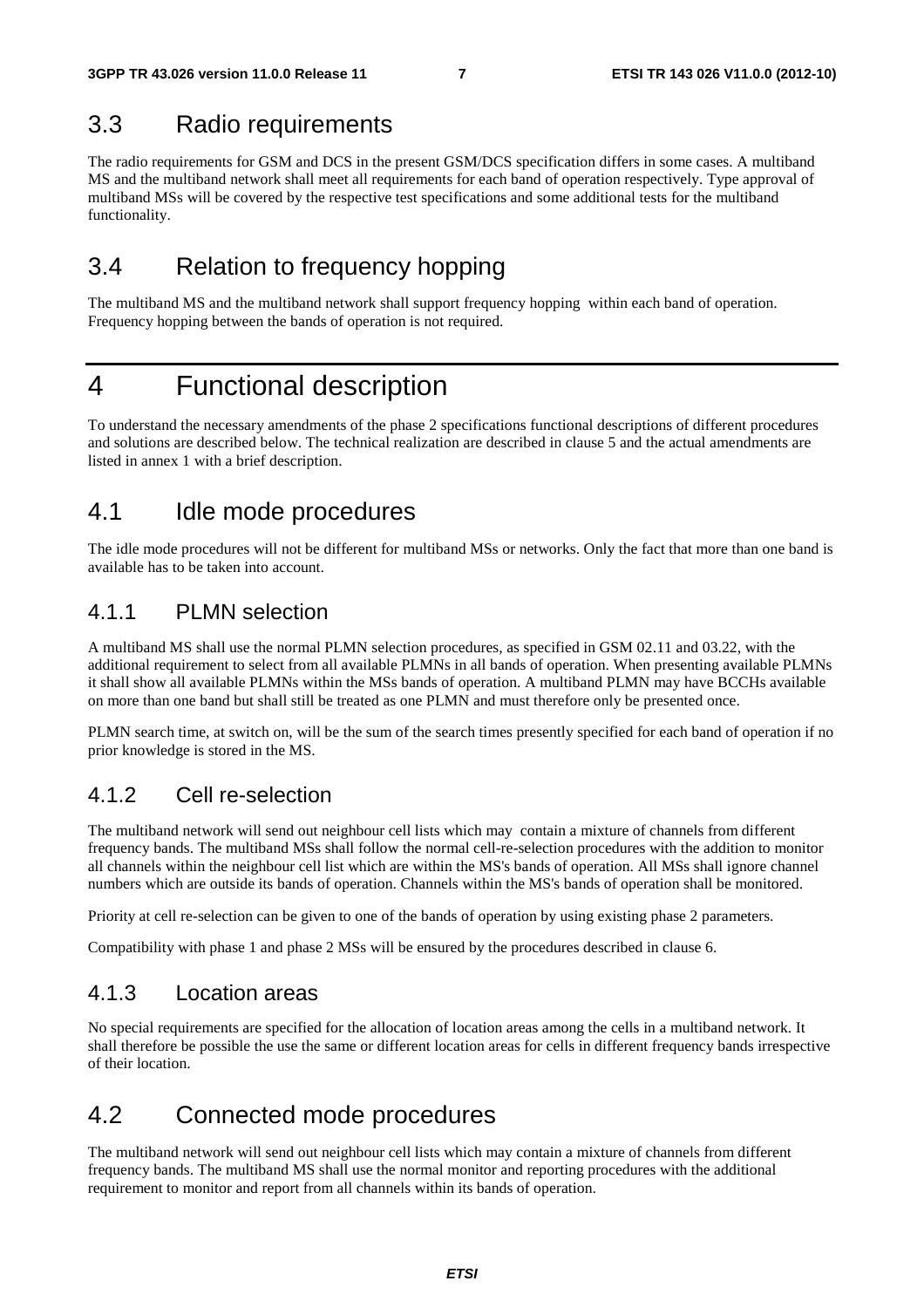### 4.3 Handover

Based on the measurement reports sent by the multiband MS the network will send handover commands to any channel within the MS's bands of operation.

To ensure that handover is possible to a cell which was not reported to be the strongest candidate, e.g. for traffical reasons, a multiband MS shall report at least the number of strongest candidates on each band measured and identified as indicated by the parameter Multiband\_Reporting sent in System Information 2ter/5ter. The coding of this parameter is specified in AR 05.08-A006.

Any MS will only send measurement reports from cells within its bands of operation. Handover commands to cells outside the bands of operation will therefore not occur..

### 4.4 Frequency and power capabilities

The network will be informed by the MS of its frequency and power capabilities to ensure that all procedures, e.g. the handover algorithm, gets accurate information.

5 Technical realization and amendments

The technical realization, e.g. bit mapping, is described in this clause. Also, the necessary amendment is described and reference is made to the amendment request presented.

# 5.1 Mixed neighbour cell lists

A multiband network may use System Information 2/5, System Information 2bis/5bis and a new System Information 2ter/5ter to inform the MSs about the available neighbour cell frequencies. The BCCH channel list consists either of only the sub list derived from the neighbour cell description information element(s) in SI 2/5 (and possibly SI 2bis/5bis) or that sub list concatenated with the neighbour cell description information element received in SI 2ter/5ter in case SI 2ter/5ter is also received. Indication that 2ter is available is included in the SI3 rest octets. Channel numbers which are outside the bands of operation of a MS will be ignored. The scheduling of the sending of SI 2ter on BCCH is specified in AR05.02-A001.

Solution to problems with backwards compatibility are described in clause 6.

Different encoding of the BCCH frequencies in the BA list give different numbers of possible combinations and number of neighbour cells in the list. The limitations are given below:

#### **1024 range**

This allows to encode 2 - 16 frequencies, the frequencies being spread among up to 1024 ARFCNs. This cover more than P-GSM, E-GSM and DCS 1800 together.

#### **512 range**

This allows to encode 2-18 frequencies, the frequencies being spread among up to 512 consecutive ARFCNs. This would cover the E-GSM and DCS for instance.

#### **256 range**

This allows to encode 2-22 frequencies, the frequencies being spread among up to 256 consecutive ARFCNs.

#### **128 range**

This allows to encode 2-29 frequencies, the frequencies being spread among up to 128 consecutive ARFCNs.

#### **Variable bit map**

This allows any combination among 112 consecutive ARFCNs.

#### **Bit map 0**

This allows to encode 124 frequencies among ARFCNs 1-124.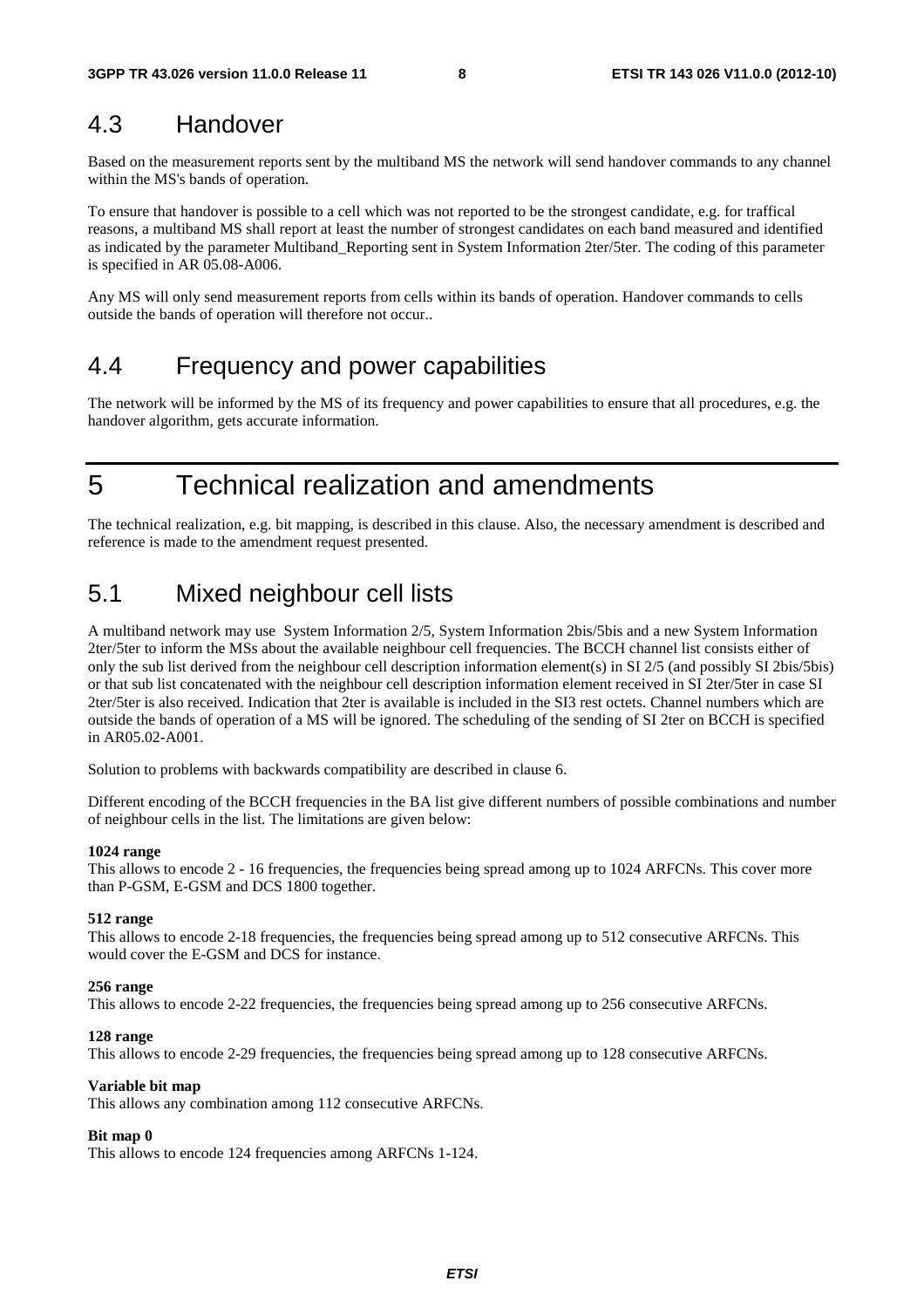# 5.2 Frequency and power capabilities

The network has to be informed of the frequency capabilities and the associated power capability of the multiband MS, on each frequency band, at call set up to ensure a reliable functionality. A multiband mobile shall therefore send a classmark change message with CM3 information as early as possible according to the procedure described in AR 04.08-A069 and AR 04.08-A071 (Early Classmark Sending)*.* In order to give an early indication to the network that the MS is capable of using the Early Classmark Sending, one bit in CM1 and CM2 is used (the spare bit in front of the A5/1 bit).

The network may forbid the MS to use Early Classmark Sending by setting the Early Classmark Sending Control (ECSC) bit in the SI3 rest octets to "L".

The requirement on the timing of the Classmark Change message, such that the MS send CM change in the empty uplink block following the reception of the L2 UA frame, is specified in AR 04.13-A001.

An operator may decide to delay or inhibit the sending of the Classmark Change message from the BSC to the MSC if it was received immediately after the initial L3 message. This is described in AR08.08-A013.

Any combination of frequency bands and power capabilities in the GSM specifications shall be possible. The coding of frequency and power capabilities according to the solution in AR04.08-A007 ensure this flexibility and also give room for further evolution.

# 5.3 Measurement reports

The multiband MS will normally report the signal strength of six strongest and identified neighbour cells as a normal MS. These cells may however not use the same frequency band.

To ensure that handover is possible, e.g. for traffical reasons, to a cell which was not reported to be the strongest candidate, a multiband MS shall, for each band, report at least the number of strongest candidate cells measured and identified as indicated by the MultibandReporting parameter. This parameter is sent in the 5ter and 2ter messages with two bits from the Skip Indicator, which will not be used in 2ter/5ter. The maximum of six cells reported is still unchanged.

The sending of the MultibandReporting parameter is specified in AR04.08-A015.The coding of the two bits in the parameter is specified in AR 05.08-A006.

# 6 Backwards compatibility

Multiband operation will be specified to be backwards compatible so that no harm is made to existing networks and that phase 1 and phase 2 single band mobiles will work in a multiband network.

# 6.1 Support of single band operation

### 6.1.1 Single band MSs

A multiband network will normally support single band mobiles in each of the bands of operation but in some cases (common BCCH in one band), it will only support single band mobiles in one of the bands of operation. Single band signalling will be present as well as multiband signalling.

### 6.1.2 Single band networks

The multiband MSs will, functionally, work as single band mobiles in a single band network.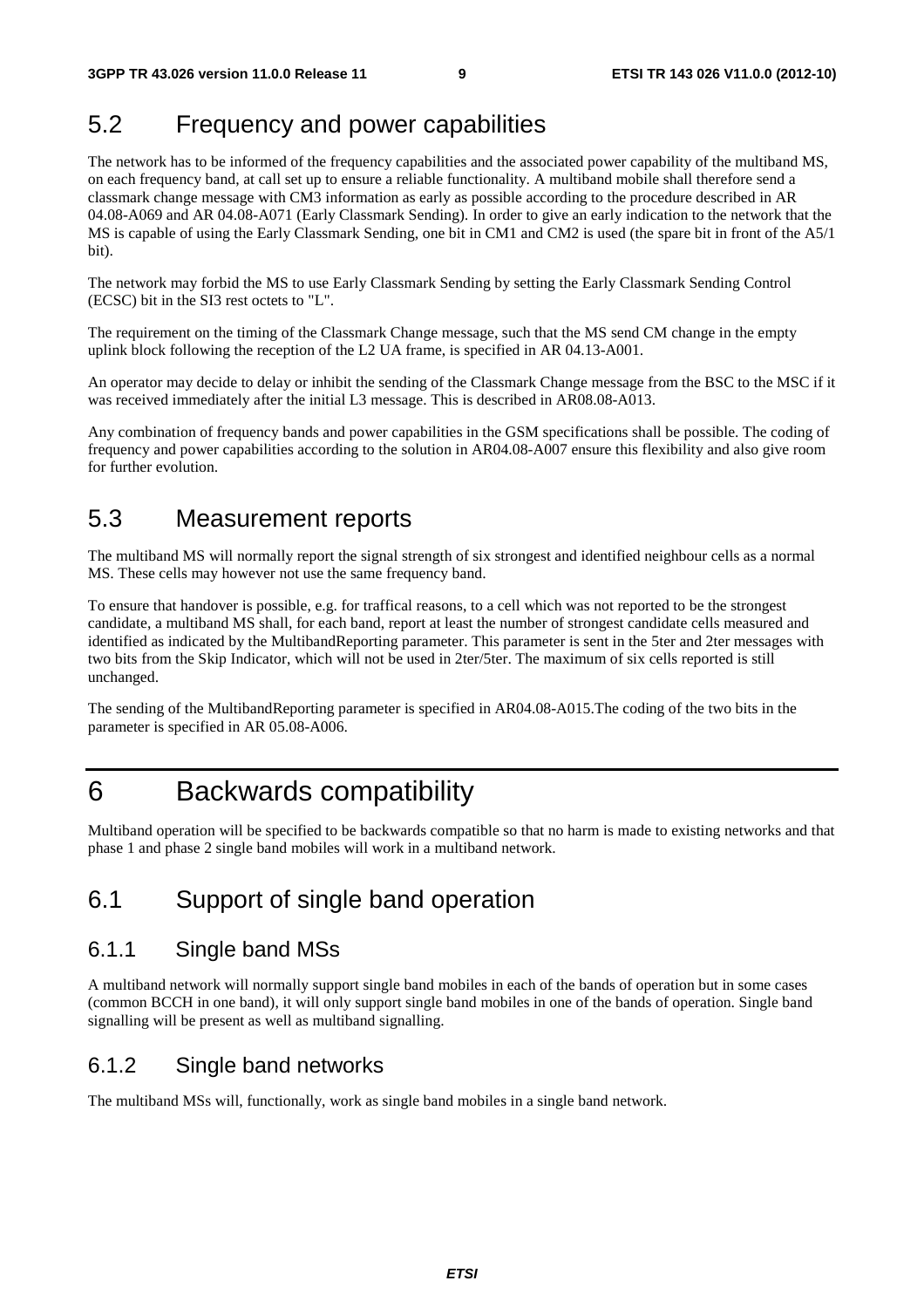# 6.2 Mixed neighbour cell lists

### 6.2.1 Phase 1 MSs

Some phase 1 DCS mobiles ignores the whole BA list if frequencies outside the DCS band is contained in the BA list. System Information 2ter/5ter are therefore introduced to solve this problem. In multiband PLMNs, where phase 1 DCS MSs will be present, SI 2ter/5ter will be used to indicate the ARFCNs outside the DCS1800 band. SI 2ter/5ter will then be ignored by the phase 1 MSs but SI2/5 and 2bis/5bis will still be used.

### 6.2.2 Phase 2 MSs

Phase 2 mobiles will only ignore channel numbers, i.e. not the whole BA list, which are outside the bands of operation of the MS. This is already included in the phase 2 specifications (CR-04.08-665).

# 6.3 Detected compatibility problems and their solutions (when possible)

### 6.3.1 New messages on the BCCH

Some GSM 900 phase 1 mobiles will not operate properly if new SI messages with a L2 pseudolength greater than 1 are received. To be able to provide service to these mobiles in a multiband 900-1800 network with P-GSM 900 phase 2 mobiles, the handling of the pseudolength received in SI messages have been modified and some measures to avoid the situation have been defined in ETR 09.94. The changes introduced are:

- Phase 2 mobiles are recommended to ignore the L2 pseudolength received in all SI messages. For the System Information 2ter message mobiles are required to ignore the received L2 pseudolength. (CR -04.08-A239 rev 2 and 238 rev 2)
- Networks shall set the L2 pseudolength in the SI 2ter message to 0. SI 2bis must not be used in the P-GSM band. (CR -09.94-A007 rev 1)

### 6.3.2 New messages on the SACCH

Some phase 1 mobiles may experience performance degradations if the network sends SI messages not defined in phase 1 on the SACCH. The recommended measures to avoid this degradation have been defined in ETR 09.94 (CR -09.94- A007 rev 1):

- Networks shall not send SI 5ter messages on the SACCH to phase 1 GSM or DCS mobiles or SI 5bis messages on the SACCH to phase 1 GSM mobiles.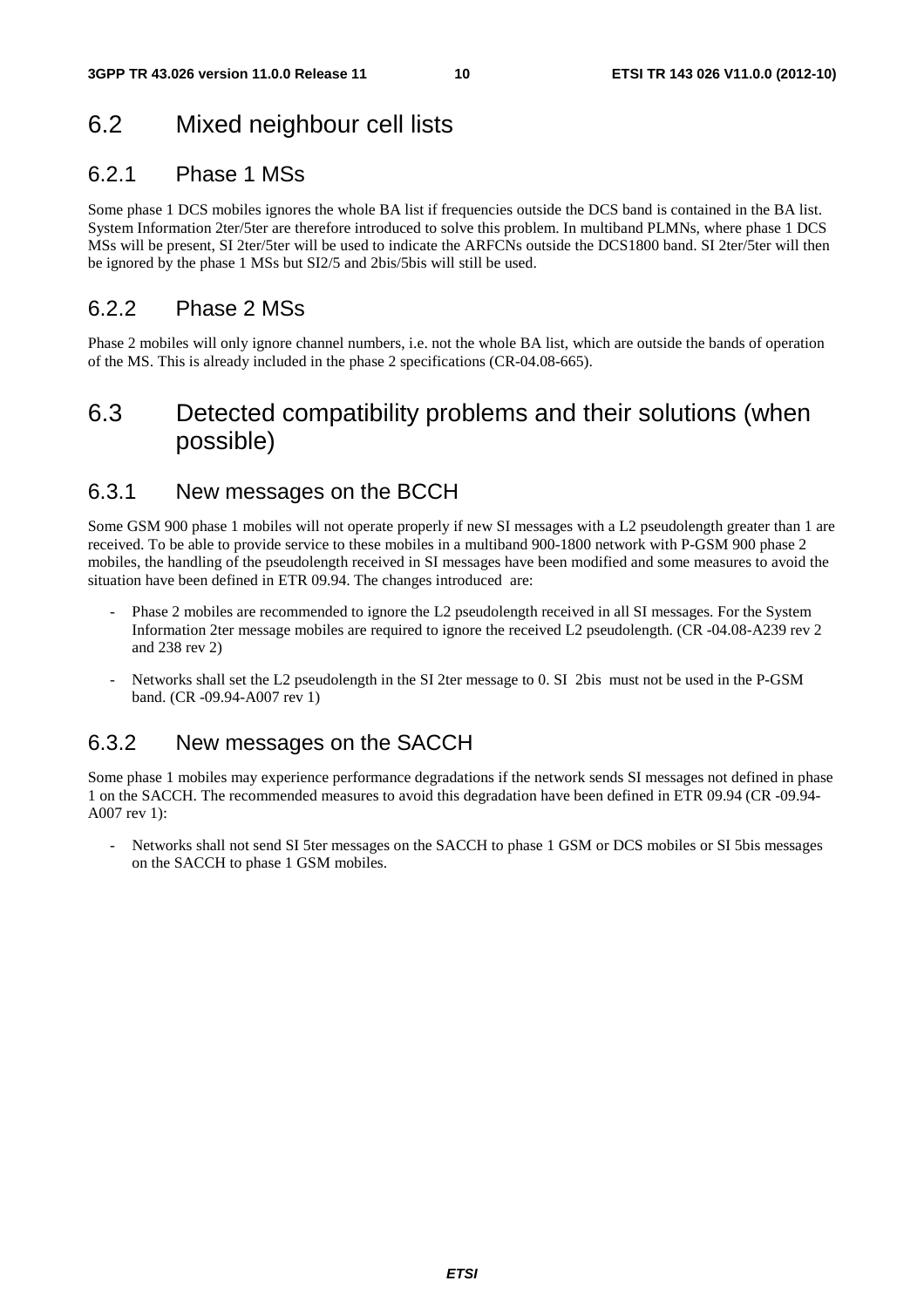# Annex A: List of amendments necessary

# A.1 Approved by TC SMG for Phase 2

A.1.1 CR-04.08-665 on mixed frequency lists

Compatibility ensured for phase 2 mobiles in a multiband PLMN.

# A.2 Approved by TC SMG and put on HOLD

A.2.1 AR 08.58-A005r4 "Sending of SACCH System Information on a call-by-call basis"

Procedures to send SI on SACCH based on the MS capabilities. This is part of WI "Technical Enhancements" and was approved at SMG#14.

# A.3 Proposed for WI "Technical enhancements" and required by WI "Multiband operation"

#### A.3.1 AR 04.08-069 "Early Classmark Sending" and AR 04.08-071 "Early Classmark Sending"

The multiband MS shall automatically send the CLASSMARK CHANGE message as soon as the main signalling link is established (Early Classmark Sending) if so permitted by the network, as indicated in the last reception in the accessed cell of the SYSTEM INFORMATION 3 message.

#### A.3.2 AR 04.13-A002r1 "Performance requirements on the sending of the CLASSMARK CHANGE message"

Requirements on the MS to send CM Change in the first uplink block after receiving UA-frame in downlink.

#### A.3.3 AR 08.08-A013r3 "Early sending of CLASSMARK CHANGE"

Inclusion of the option for the BSS to delay or suppress the sending of the CLASSMARK UPDATE message to the MSC in case the CLASSMARK CHANGE message was received at initial connection establishment.

#### A.3.4 CR 09.90-033 "Early sending of Classmark change indication in CLASSMARK IE"

A phase 2 MS uses one bit in Classmark 1 and 2 IE to indicate its capability in terms of early sending of classmark change message. This bit was associated to another meaning and its use leads to the use of a former reserved value.

# A.4 Proposed for WI "Multiband operation"

A.4.1 AR 02.06-A001r2 "Definition of multiband MS type"

Inclusion of multiband possibilities and definition of the multiband MS.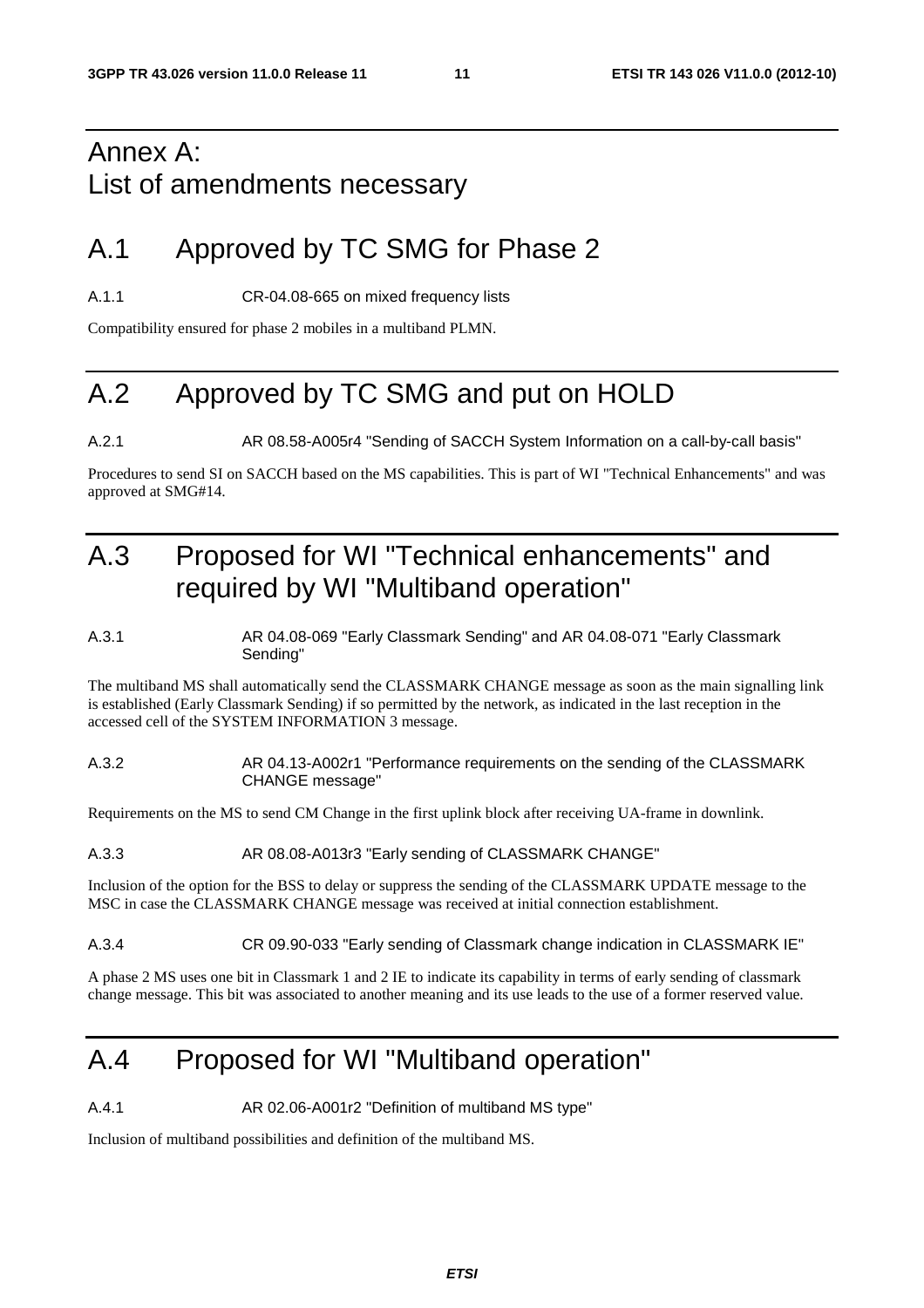A.4.2 AR 02.11-A004 "Clarifications for multiband operation"

Clarifications about the possibilities to use multiband operation and presentation of available PLMNs.

A.4.3 AR 03.22-A004 "Support of multiband operation by a single operator"

Removal of inconsistencies with multiband operation.

A.4.4 **AR 04.08-A007r2** "Multiple band MSs in a dual band network"

Extended coding of frequency and power capabilities in CM3.

A.4.5 AR 04.08-A015r5 "New SI messages 2ter and 5 ter"

Introduction of the two new SI messages 2ter and 5ter to ensure backwards compatibility.

A.4.6 AR 05.01-A004 "Amendments for multiband operation"

Clarification of the functionality of, and radio requirements on, multiband MSs.

A.4.7 AR05.02-A001 "Inclusion of System Information 2ter for multiband operation"

Scheduling of the sending of System Information 2ter on BCCH.

A.4.8 AR 05.05-A008 "Amendments for multiband operation"

Specification of possible frequency bands and the functionality of the multiband MS.

A.4.9 AR 05.08-A006 "Amendments for multiband operation"

Specification of the radio requirements, e.g. measurement reporting, on the multiband MS.

A.4.10 AR08.58-A006r1 "Introduction of SI 2ter and 5ter"

New code points for SI 2ter and 5ter included in GSM 08.58.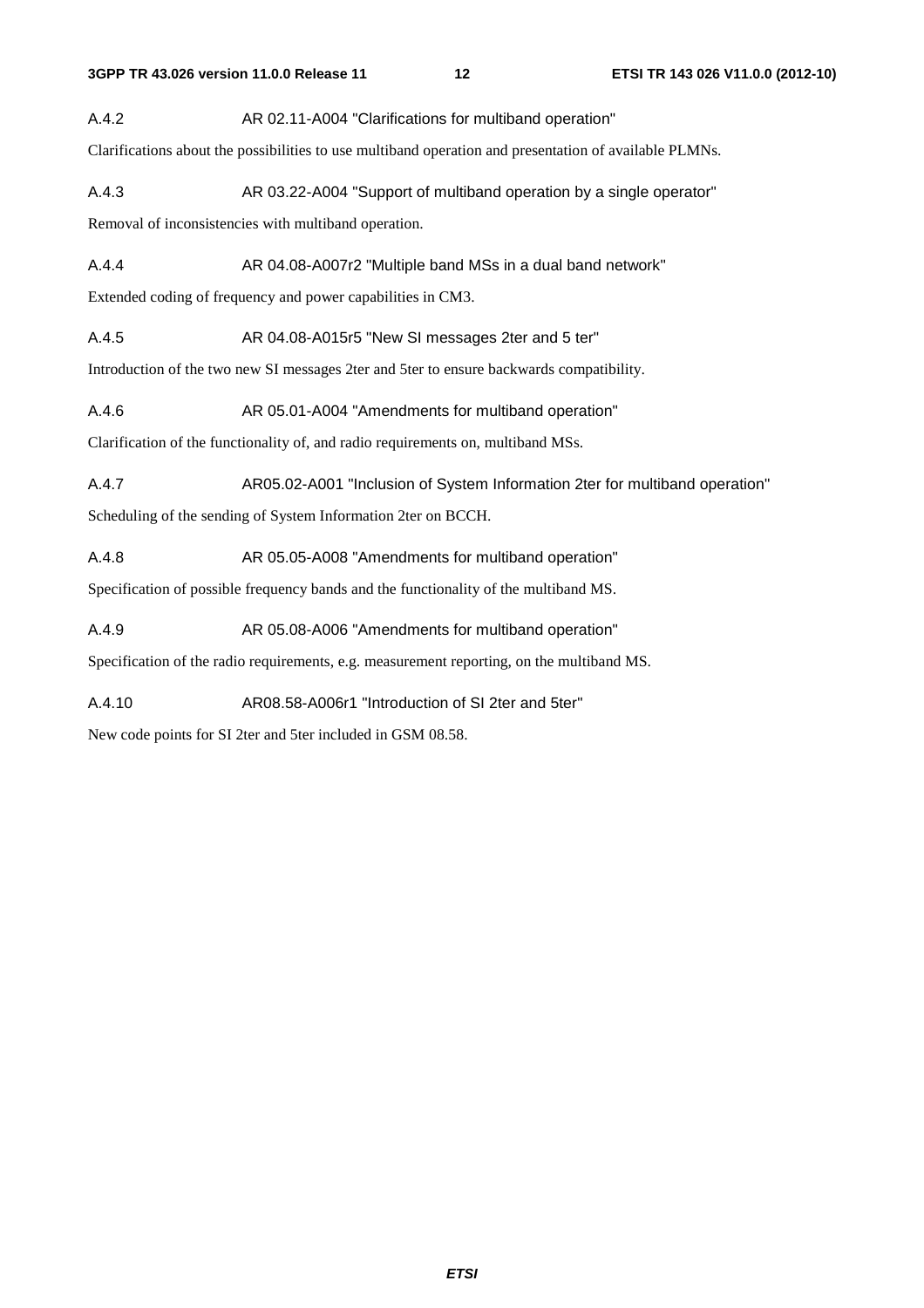| 3GPP TR 43.026 version 11.0.0 Release 11 |                                                              | 13 | ETSI TR 143 026 V11.0.0 (2012-10)                                                   |
|------------------------------------------|--------------------------------------------------------------|----|-------------------------------------------------------------------------------------|
| A.4.11                                   | tests"                                                       |    | CR11.10-846 "Introduction of new section 26.11 for Multiband specific signalling    |
| A.4.12                                   | 26"                                                          |    | CR11.10-847 "Inclusion of reference to new section 26.11 in introduction to section |
| A.4.13                                   | CR11.10-848 "Immediate assignment procedures: multiband"     |    |                                                                                     |
| A.4.14                                   | CR11.10-849 "Handover procedure: Multiband MSs"              |    |                                                                                     |
| A.4.15                                   | CR11.10-850 "Structured procedures, multiband"               |    |                                                                                     |
| A.4.16                                   | CR11.10-851 "Default message contents for section 26.11"     |    |                                                                                     |
| A.4.17                                   | CR11.10-852 "Modification of section 26.3 for Multiband MSs" |    |                                                                                     |
| A.4.18                                   |                                                              |    | CR11.10-853 "Received signal measurements for multiband MSs"                        |
| A.4.19                                   | CR11.10-854 "Measurement reporting for Multiband MS"         |    |                                                                                     |

# A.5 Change Requests related to WI "Multiband operation" after 1996

NOTE: This may not be a complete list, and is provided for indicative purposes only.

A.5.1 CR04.08-A178 "Handling of multiple frequency redefinitions"

A179 was the matching CR for the phase 2 specification.

A.5.2 CR04.08-A154r2 "Indication of multislot class"

A.5.3 CR03.26- A002r1 "Amendment for multiband Operation (common BCCH for the different bands of operation)"

A001r1 was the matching CR for the phase 2 specification.

A.5.4 CR05.08-A035 "Amendment for multiband operation (common BCCH for the different bands of operation)"

A034 was the matching CR for the phase 2 specification. Linked to CR03.26 A002r1 above.

A.5.5 CR04.08-A214 "Coding of classmark information for multiband mobiles"

A210r1 was the matching CR for the phase 2 specification.

A.5.6 CR04.08-A207r1 "Handling of classmark information at band change"

A204r2 was the matching CR for the phase 2 specification.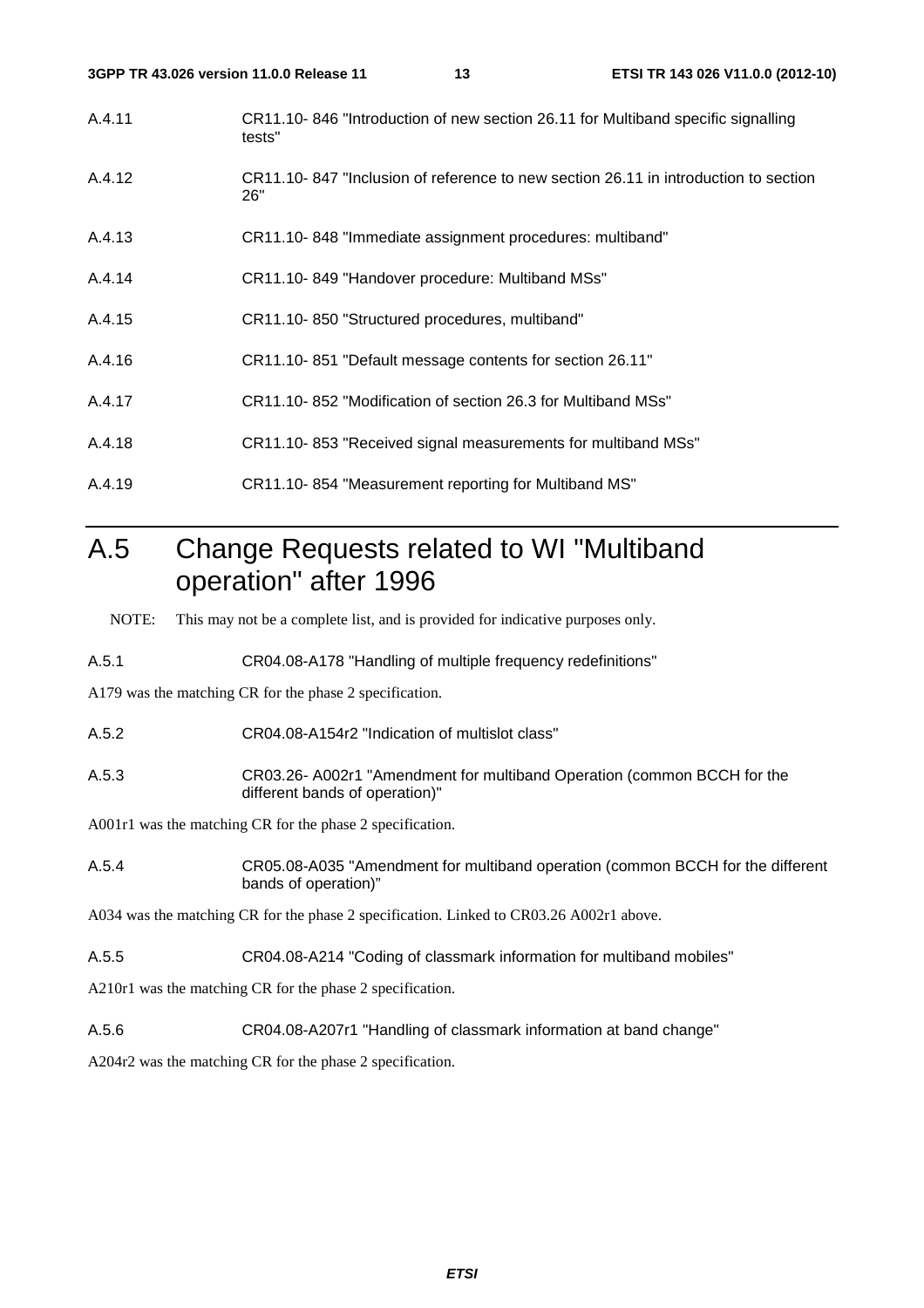- A.5.7 CR 04.08-A239r2 "Clarification of use of L2 Pseudo Length in SYSTEM INFORMATION messages" (phase 2 , release -95)
- A.5.8 CR 04.08-A238r2 "Clarification of use of L2 Pseudo Length in SYSTEM INFORMATION messages" (phase 2+, release -96)
- A.5.9 CR 09.94- A007r1 "Handling of new phase 2 BCCH and SACCH messages by phase 1 MS"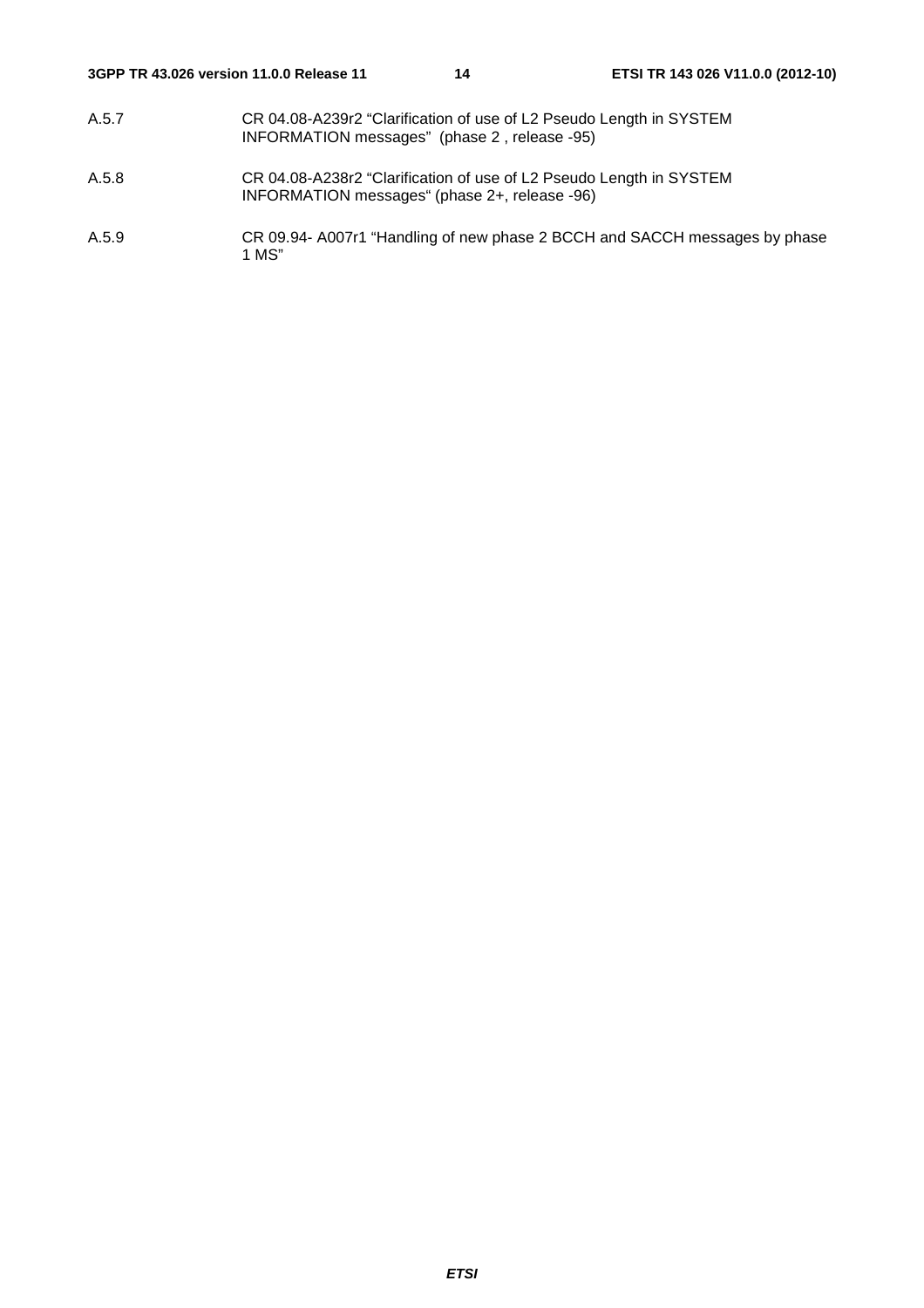# Annex B: Change History

| <b>Change history</b> |              |         |                            |                    |                         |  |
|-----------------------|--------------|---------|----------------------------|--------------------|-------------------------|--|
| SMG No.               | TDoc.<br>No. | CR. No. | <b>Section</b><br>affected | <b>New version</b> | <b>Subject/Comments</b> |  |
| SMG#23                |              |         |                            | 4.3.0              | Phase 2 version         |  |
| SMG#23                |              |         |                            | 5.2.0              | Phase 2+ version        |  |
| <b>SMG#27</b>         |              |         |                            | 6.0.0              | Release 1997 version    |  |
| <b>SMG#29</b>         |              |         |                            | 7.0.0              | Release 1998 version    |  |
| <b>SMG#31</b>         |              |         |                            | 8.0.0              | Release 1999 version    |  |

| <b>Change history</b> |                               |  |  |            |                                               |              |            |
|-----------------------|-------------------------------|--|--|------------|-----------------------------------------------|--------------|------------|
| <b>Date</b>           | <b>TSG GERAN# TSG Doc. CR</b> |  |  | <b>Rev</b> | Subject/Comment                               | <b>l</b> Old | <b>New</b> |
| 2001-04               |                               |  |  |            | Release 4 version                             |              | 4.0.0      |
| 2002-06               | 10                            |  |  |            | Release 5 version                             | 4.0.0        | 15.0.0     |
| 2002-07               |                               |  |  |            | Editorial change in the front page (TS -> TR) | 5.0.0        | 5.0.1      |
| 2005-01               |                               |  |  |            | Release 6 version                             | 5.0.1        | 6.0.0      |
| 2007-08               | 35                            |  |  |            | Release 7 version                             | 6.0.0        | 7.0.0      |
| 2008-12               | 40                            |  |  |            | Release 8 version                             | 7.0.0        | 8.0.0      |
| 2009-12               | 44                            |  |  |            | Release 9 version                             | 8.0.0        | 9.0.0      |
| 2011-03               | 49                            |  |  |            | Release 10 version                            | 9.0.0        | 10.0.0     |
| 2012-09               | 55                            |  |  |            | Release 11 version                            | 10.0.0       | 11.0.0     |